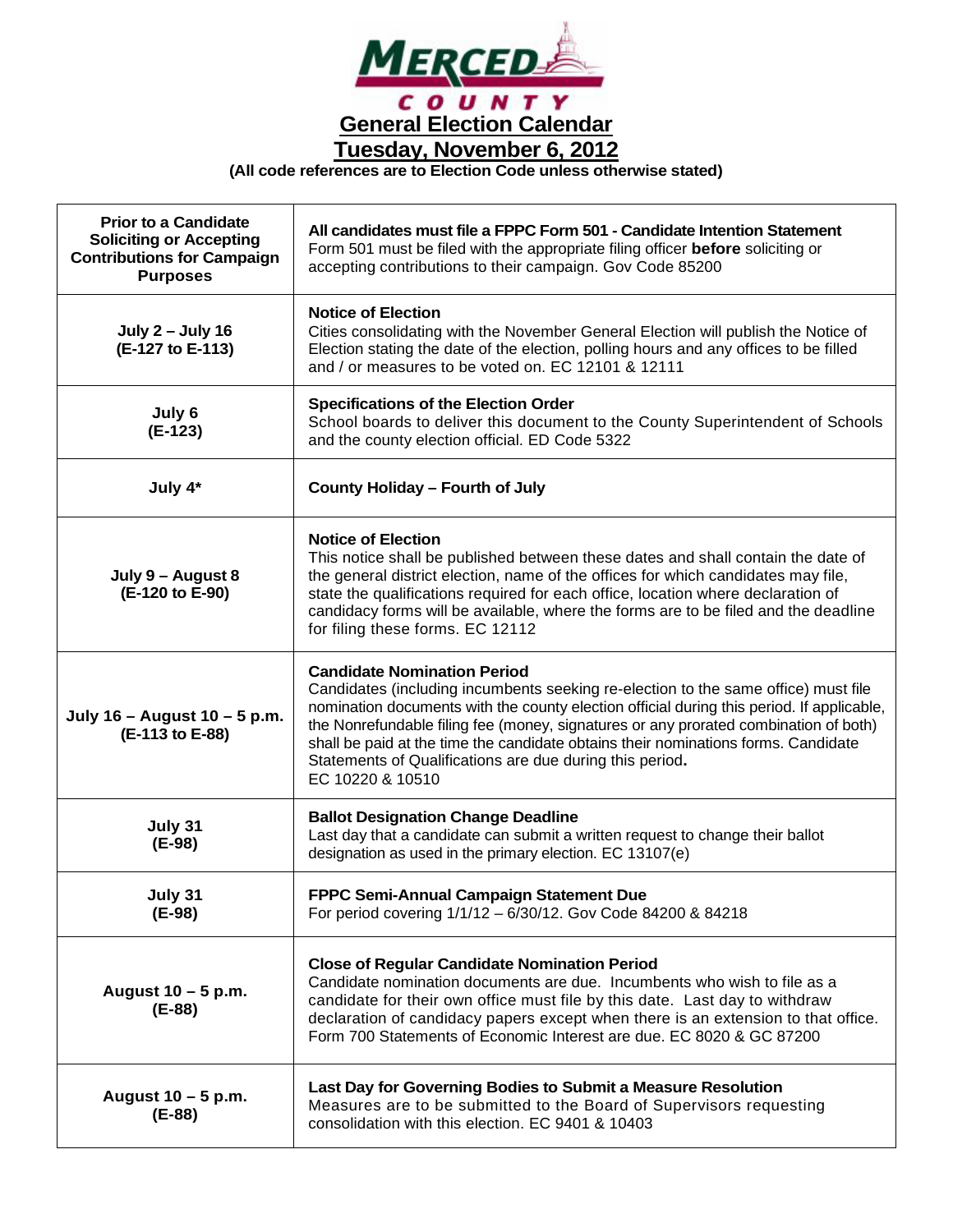

**(All code references are to Election Code unless otherwise stated)**

т

| August 10 - October 30<br>(E-88 through E-7)     | <b>Publication of Nominees</b><br>City Election Official shall publish a list of nominees, in a newspaper of general<br>circulation of the city. EC 12110                                                                                                             |
|--------------------------------------------------|-----------------------------------------------------------------------------------------------------------------------------------------------------------------------------------------------------------------------------------------------------------------------|
| August 11 – August 15 - 5 p.m.<br>(E-87 to E-83) | <b>Extension of Candidate Nomination Period</b><br>Extension period for anyone other than the incumbent if the incumbent did not<br>file by August 10. This provision does not apply if there is no incumbent to be re-<br>elected. EC 10225, 10407, 10516 & 10603    |
| August 16 11 a.m.<br>(E-82)                      | <b>Randomized Alphabet Drawing</b><br>Conducted by the Secretary of State to determine candidate name order as it will<br>appear on the ballot. The county election official will also hold a drawing at<br>11:00 a.m. for multi-county legislative offices. EC 13112 |
| September 3                                      | <b>County Holiday - Labor Day</b>                                                                                                                                                                                                                                     |
| September 7<br>(E-60)                            | <b>Special Vote By Mail Ballot Requests</b><br>First day the county elections official may process applications for special vote by<br>mail ballot requests. (Military, Overseas and 60-day voters)<br>EC 300(b), 3103                                                |
| September 27 - October 16<br>(E-40 to E-21)      | <b>Sample Ballot Pamphlets</b><br>Pamphlets are mailed to each registered voter during this time. EC 13300                                                                                                                                                            |
| October 5<br>(E-32)                              | 1 <sup>st</sup> FPPC Pre-election Campaign Statement Due<br>For the period covering $7/1/12 - 9/30/12$ . Gov Code 84200.7(b)(1)                                                                                                                                       |
| October 8*                                       | <b>County Holiday - Columbus Day</b>                                                                                                                                                                                                                                  |
| October 8 – October 30<br>(E-29 to E-7)          | <b>Regular Vote by Mail Ballot</b><br>Mailing and processing period for Vote by Mail ballots. Ballots will be available at<br>the county elections office. EC 3001                                                                                                    |
| October 21 - November 5<br>(E-16 to E-1)         | Late Contributions and Independent Expenditures of \$1000 or More<br>Within 24 hours of the transaction, FPPC Form 496 or 497 must be filed with the<br>appropriate filing officer. Gov Code 84200.7(b)(1)                                                            |